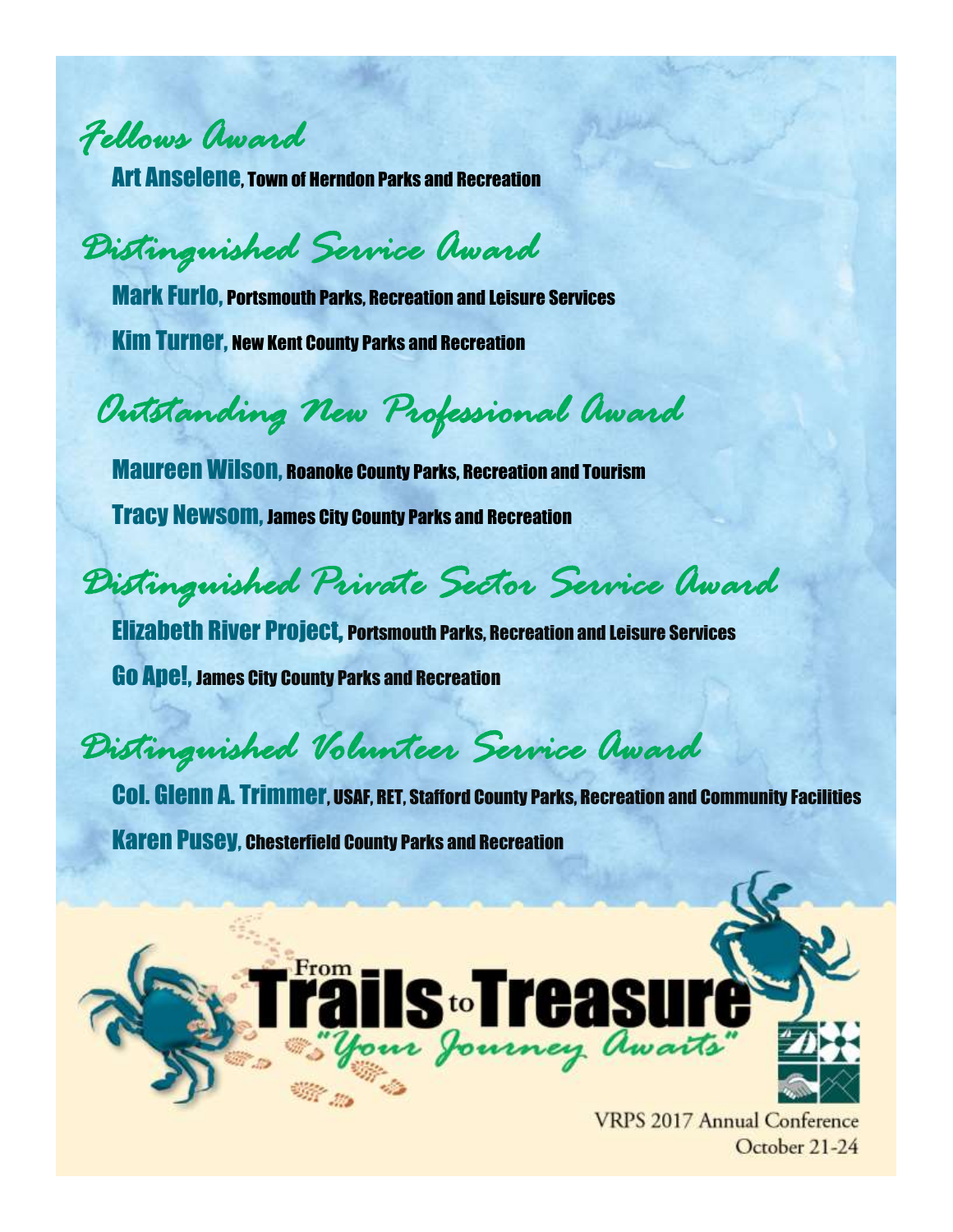*Best New Program by Population* 

25,000 and under Mess Makers, Colonial Heights Recreation and Parks

25,001- 50,000 Cheer All, Danville Parks and Recreation

50,001 -100,000 Hill City Hoops, Lynchburg Parks and Recreation Rides

Greater than 100,000 Norfolk Nighthawks, City of Norfolk Recreation, Parks and Open Space

*Best New Special Event by Population* 

25,000 and under Gypsy Hill Drive-in for Kids, Staunton Parks and Recreations Camp 25,001 - 50,000 Shenan"Glow"ah Golf Classic, Shenandoah County Parks and Recreation 50,001 -100,000 "The Haunting" Murder Mystery Dinner Theatre, Roanoke Parks and Recreation Greater than 100,000 Red, White & Lights, Henrico Recreation and Parks

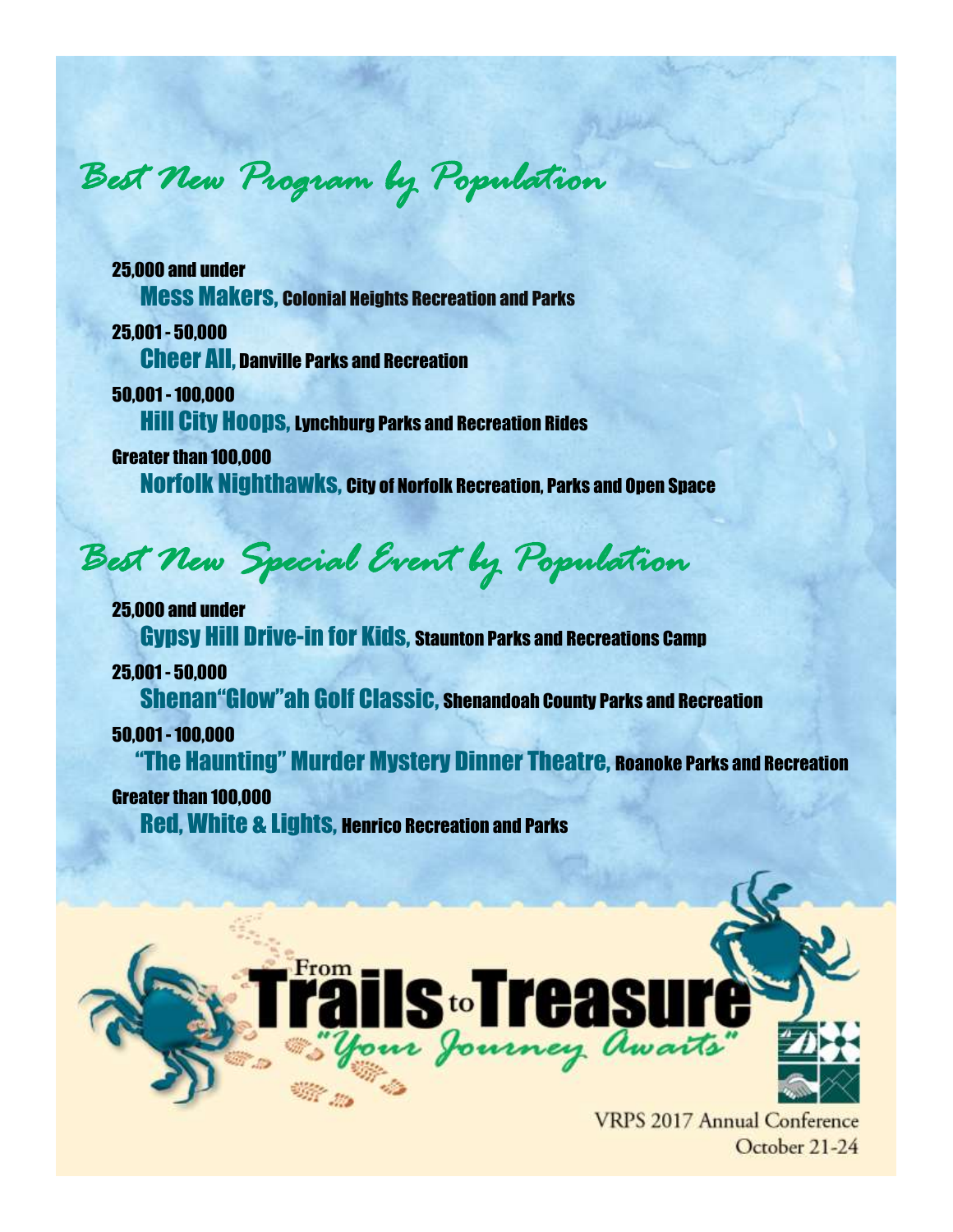*Best New Facility (Bricks and Mortar) by Population* 

50,001 -100,000 Lynchburg City Stadium, Lynchburg Parks and Recreation Greater than 100,000 Roll-top Observatory, Fairfax County Park Authority

*Best New Facility (Parks, Playground, Greenways and Trails) by Population* 

25,000 and under Matthews Park, Goochland County Parks and Recreation 50,001 -100,000 Pittsylvania County Park Project, Pittsylvania County Parks and Recreation Greater than 100,000

Embrey Mill Park, Stafford County Parks, Recreation and Community Facilities

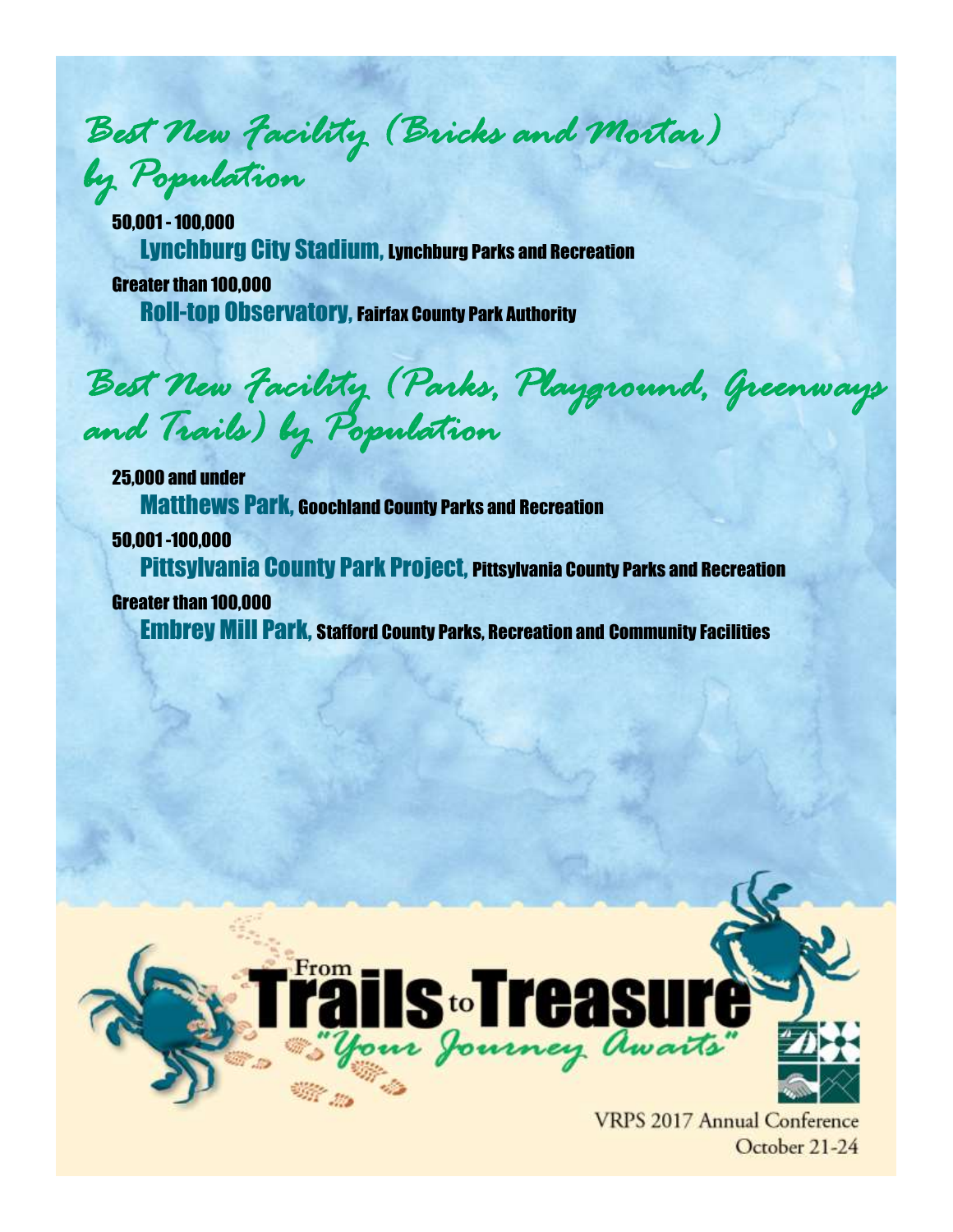*Best New Renovation/Addition (Bricks and Mortar) by Population* 

25,000 and under

Montgomery Hall Park Pool Renovation, Staunton Parks and Recreation

25,001 - 50,000

Soft Play Room, Warren County Parks and Recreation

50,001 -100,000

Riverside Park, Lynchburg Parks and Recreation

Greater than 100,000 Norfolk Boxing Center, City of Norfolk Recreation, Parks and Open Spaces

*Best New Renovation/Addition (Parks, Playground, Greenways and Trails) by Population* 

25,000 and under Waller Mill Park, Williamsburg Parks and Recreation

25,001 - 50,000 Abreu-Grogan Park, Danville Parks and Recreation

50,001 -100,000

Paradise Creek Wetland Learning Lab and Kayak Launch, Portsmouth Parks, Recreation and Leisure Services

Greater than 100,000 Dodd Park Trails Renovation, Chesterfield County Parks and Recreation

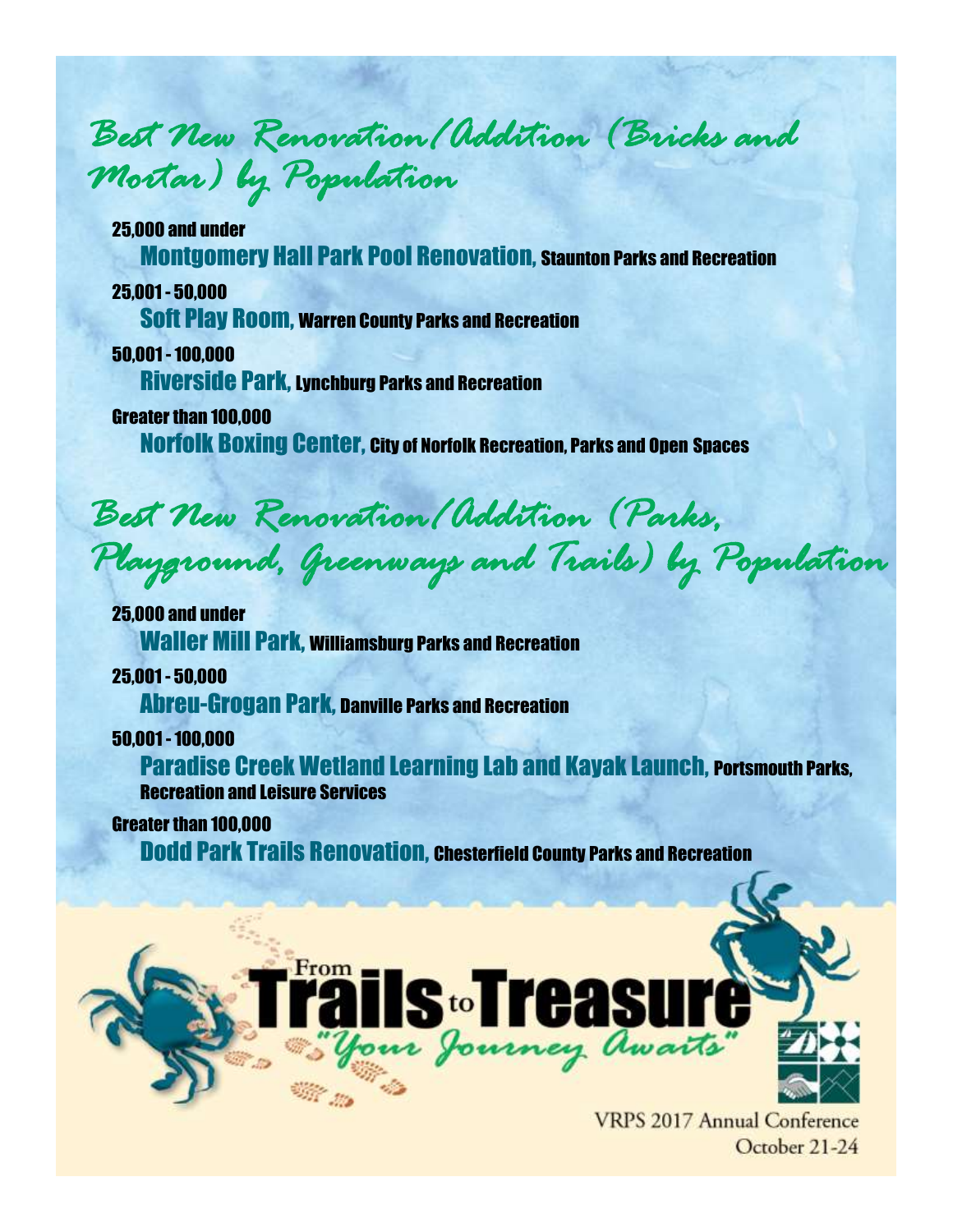*Best New Environmental Sustainability* 

*by Population* 

25,000 and under Fall into the New, Radford Parks and Recreation

50,001 -100,000 Please Do Hug the Trees, Lynchburg Parks and Recreation

Greater than 100,000

Arlington County Magnolia Bog Restoration, Arlington County Department of Parks and Recreation

*Best Promotional Effort - Traditional by Population* 

25,000 and under Herndon Black Friday Sales Flyer, Herndon Parks and Recreation 25,001 - 50,000 Children's Festival Coloring Ad, Danville Parks and Recreation and Recreation 50,001 -100,000 PLAY Magazine Winter Activity Guide, Roanoke Parks and Recreation Greater than 100,000 2016 Discovery Trail Map- Presidential Edition, Fairfax County Park Authority